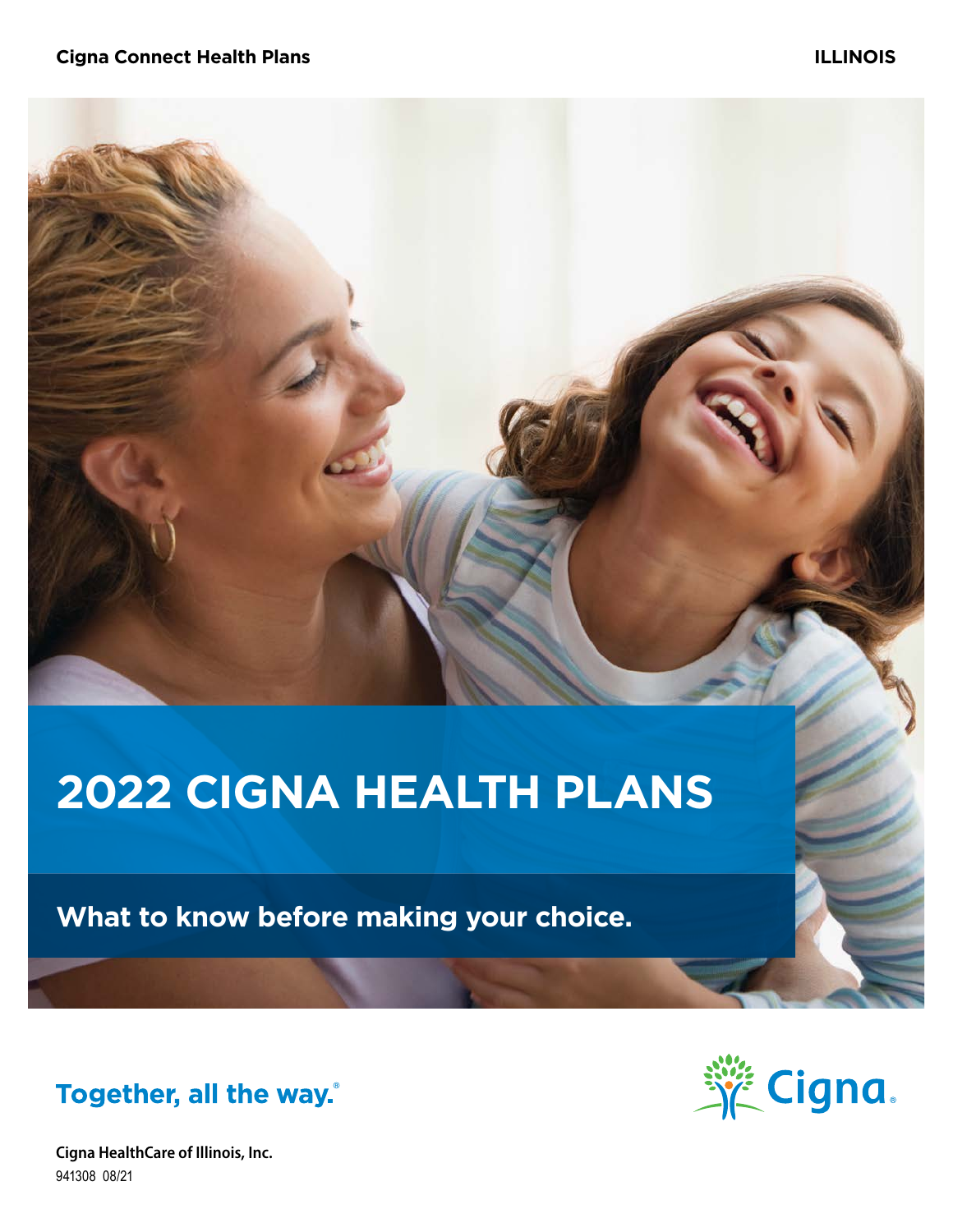# It's not just about when you're sick.

Health is a lifelong journey, and enrolling in a health plan plays an important part. That's why at Cigna, we give you the tools and support you need to make the best choice for your health and your budget. Use this brochure as a guide, or call **855.938.1036** for help with important plan considerations.

### Every Cigna individual and family health plan includes:

#### **The care and service you need.**

**\$0** preventive care<sup>1</sup> **\$0**



**24/7/365**

access to a doctor, nurse or customer service representative by phone or at **[myCigna.com](http://myCigna.com)**

## **Cigna One Guide®**

which gives you personalized support and help with answers to all your plan questions

### **Price Transparency Tools**

help you estimate costs ahead of time and avoid surprise bills

#### **Coverage for these 10 essential health benefits.**

- Ambulatory patient services (outpatient services)
- Emergency services
- Hospitalization
- Maternity and newborn care
- Mental health and substance use disorder services, including behavioral health treatment
- Prescription drugs
- Rehabilitative and habilitative services (those that help patients acquire, maintain or improve skills necessary for daily functioning) and devices
- Laboratory services
- Preventive and wellness services and chronic disease management
- Pediatric services, including oral and vision care<sup>3</sup>
- 1. Plans may vary. Includes eligible in-network preventive care services. Some preventive care services may not be covered, including most immunizations for travel. Reference plan documents for a list of covered and non-covered preventive care services.
- 2. Cigna provides access to dedicated virtual care through a national telehealth provider, MDLIVE located on myCigna, as part of your health plan. Providers are solely responsible for any treatment provided to their patients. Video chat may not be available in all areas or with all providers. This service is separate from your health plan's network and may not be available in all areas. **\$0 virtual care benefit for minor acute medical care not available for all plans. HSA plans and non-minor acute medical care may apply a copay, coinsurance or deductible. Virtual care does not guarantee that a prescription will be written.** Refer to plan documents for complete description of virtual care services and costs, including other telehealth/telemedicine benefits. For IL customers, a primary care provider referral may be required for specialist virtual visits.
- 3. Pediatric dental is not available in all states. Some states have stand-alone dental plans with pediatric services. Additionally, some states have a bundled pediatric dental option for off-exchange consumers.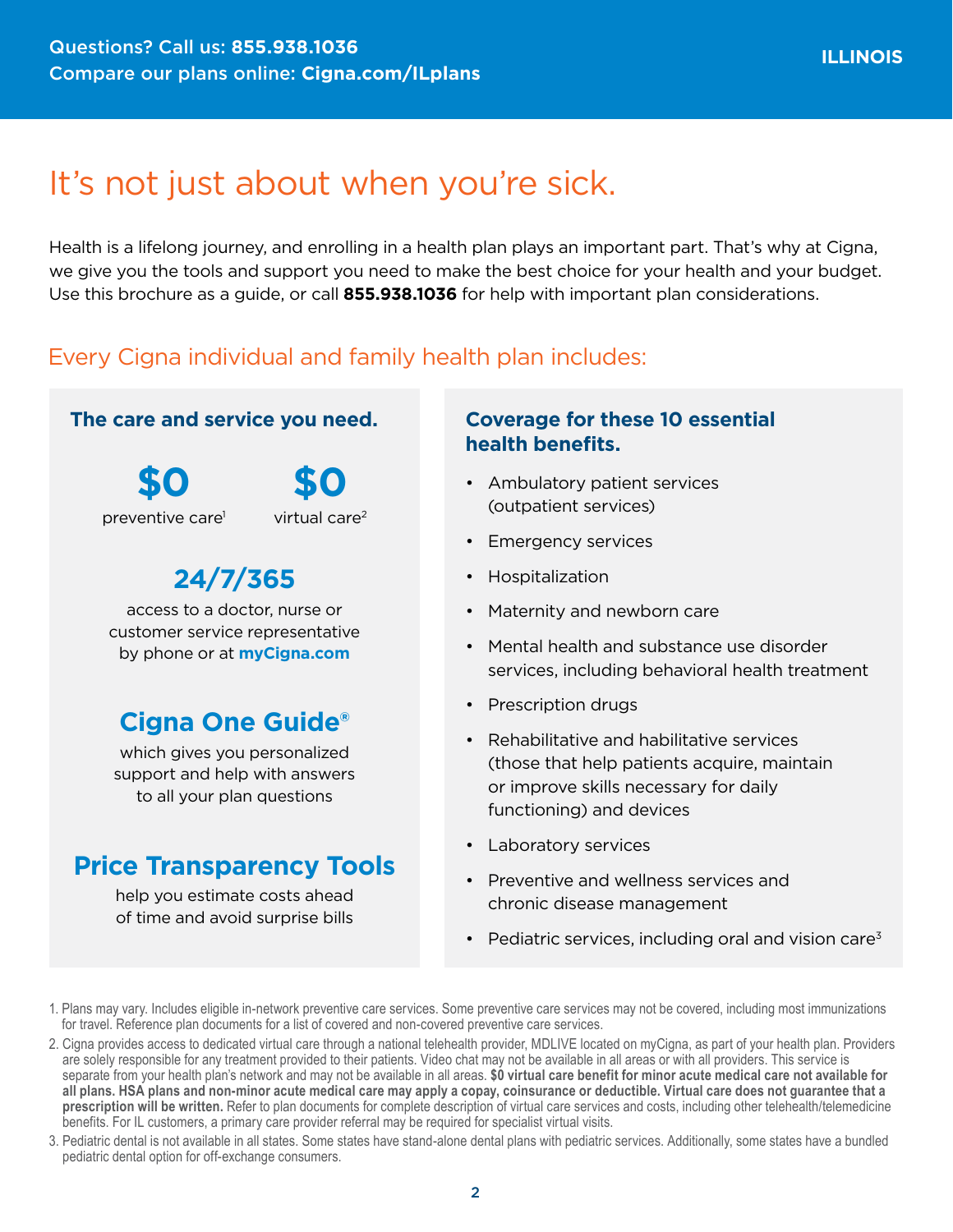#### **Rewards for healthy actions.**

#### **Cigna Take Control Rewards℠**

Earn up to \$275 in reward points for completing simple, educational online activities. You can then redeem your points for rewards or a debit card to help make health care costs more affordable.<sup>4</sup>

#### **Cigna Healthy Rewards®**

Enjoy discounts on a wide variety of health and wellness products, programs and services including:5



Vision care, LASIK surgery, hearing aids

Yoga products and virtual workouts

#### **Specialty plans**

Specialty plans include the same coverage as Cigna Connect health plans, plus additional benefits that make it easier and more affordable to manage specific conditions.

- **Enhanced Asthma COPD Care Plan –** Pay \$20 or less for a 30-day supply of covered, eligible asthma or COPD medication plus \$0 for pulmonary rehabilitation services, certain pulmonary function tests and supplemental oxygen.
- **Enhanced Diabetes Care Plans –** Pay \$0 out of pocket for a 30-day supply of covered, eligible insulin and diabetes medications, plus nutritional counseling, certain lab work, exams and diabetic supplies.



- 4. The Cigna Take Control Rewards<sup>SM</sup> Program is available in all states to all primary subscribers that are active Cigna medical Individual and Family Plan policy holders and who are 18 years of age or older. All rewards may be considered taxable income. Contact your personal tax advisor for details. Program participation along with redeeming rewards is dependent on qualifying premiums being current and fully paid.
- 5. **Healthy Rewards programs are NOT insurance**. Rather, these programs give a discount on the cost of certain goods and services. The customer must pay the entire discounted cost. Some Healthy Rewards programs are not available in all states, and programs may be discontinued at any time. Participating providers are solely responsible for their goods and services.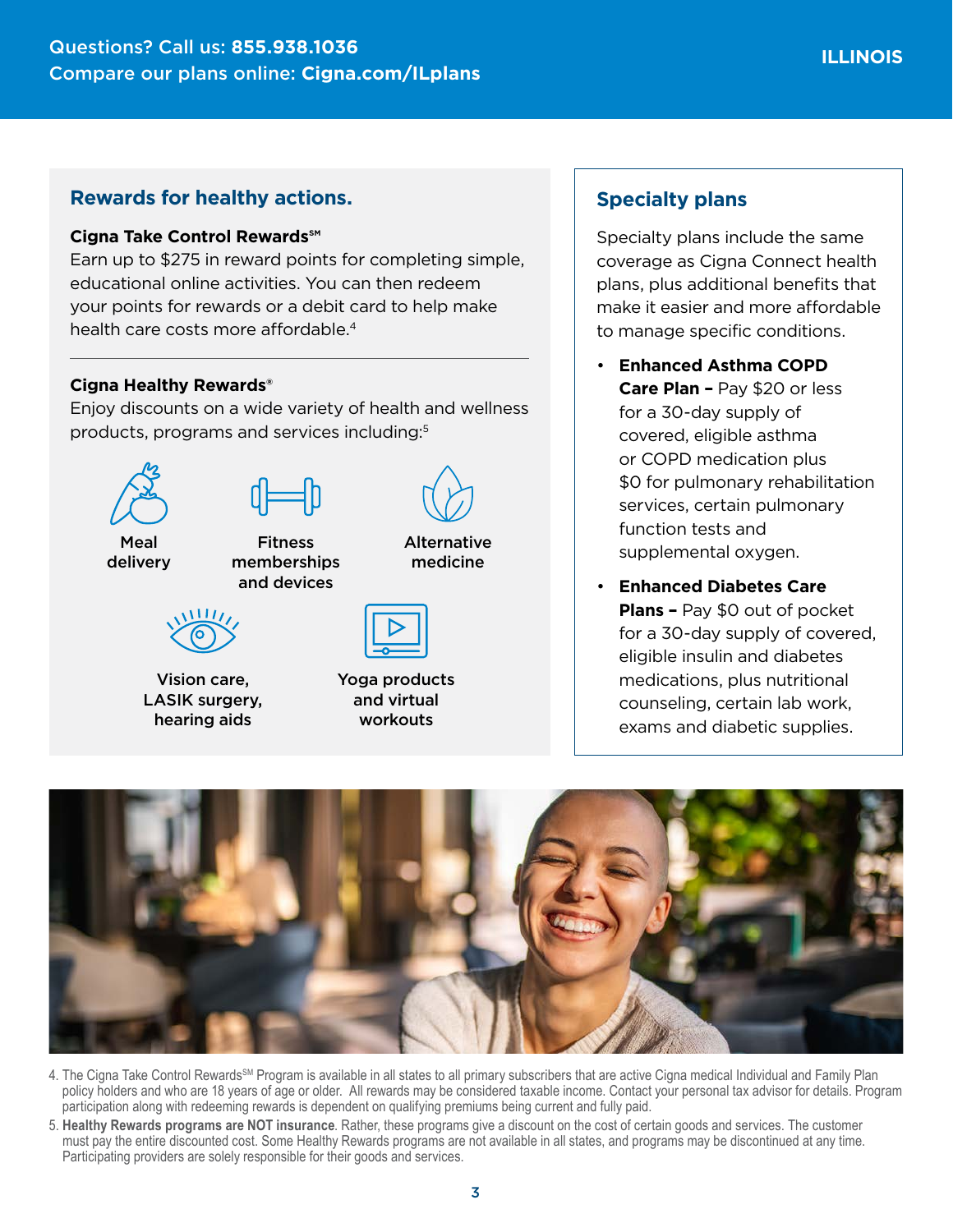

# Three things to think about before making your choice.

## 1. Cost

Choose a plan that meets your budget. Each plan has a variety of costs. These include:

- **Premium.** This is the payment you make each month to keep your coverage.
- **Deductible.** This is the set amount you pay out of pocket for covered medical services before your insurance starts sharing the cost.
- **Coinsurance.** Once you've met your annual deductible, you pay for a percentage of covered medical services and your health plan pays the rest.
- **Copays.** This is the fixed amount you pay for doctor visits, prescriptions or other medical services.

**Bronze**

#### **Plans are available in three metal levels.**

Each is available on the Exchange and pays different amounts of the total cost of an average person's care. The higher the metal level, the more expenses your plan covers. To learn more, go to the "Summary of Benefits" on **[Healthcare.gov](http://Healthcare.gov)**.



**60% 40% Silver 70% 30% Gold 80% 20%**

Average amount you pay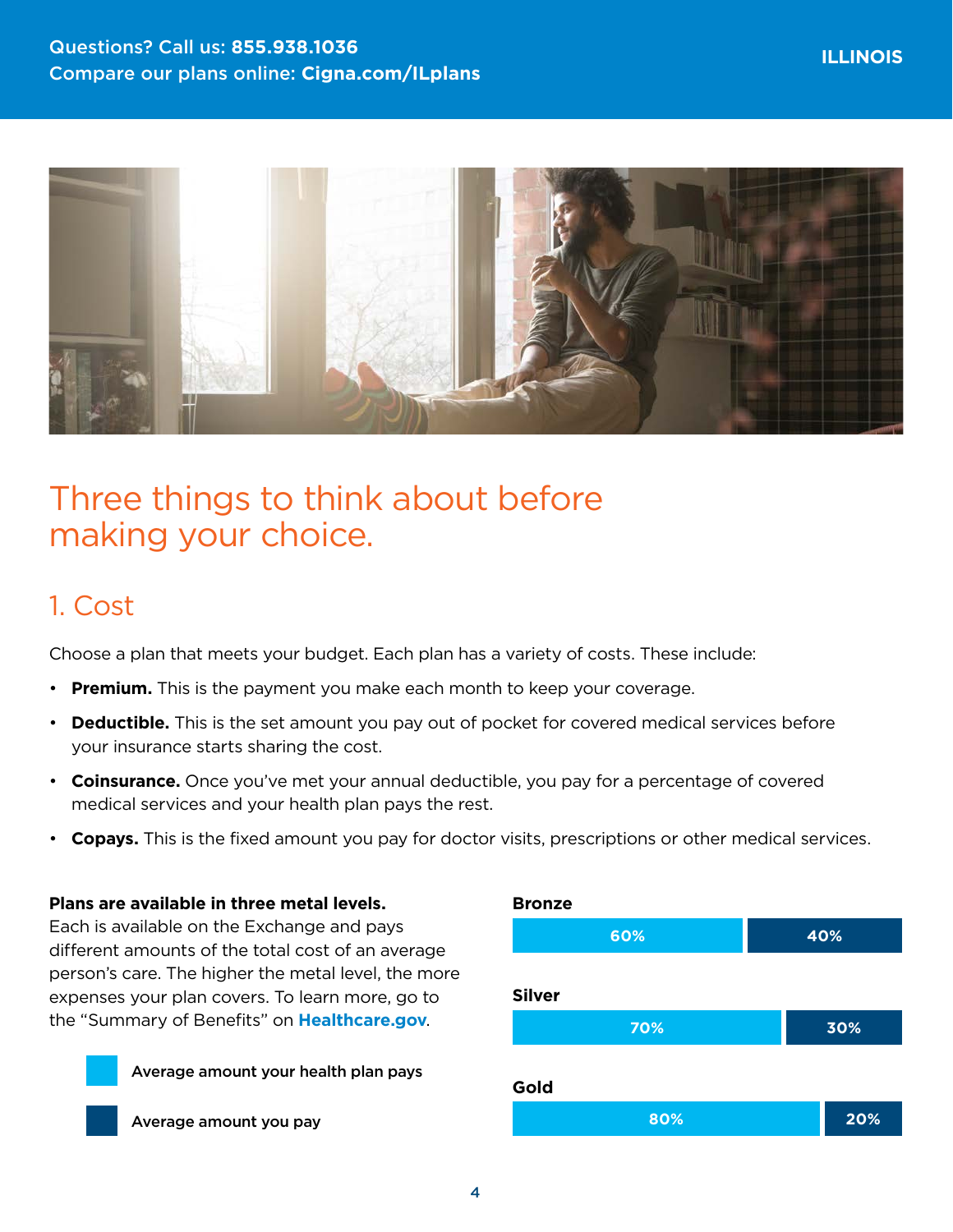

# 2. Financial assistance

Three out of four Cigna customers receive federal financial assistance when buying a plan on the Exchange.6

- **Premium tax credits** can reduce your monthly payment when you enroll in a Qualified Health Plan (QHP).<sup>7</sup>
- **American Rescue Plan (ARP)** helps 4 out of 10 new customers enroll in a plan for \$10 or less per month after federal financial assistance.8
- **Cost-sharing reductions** on Silver plans can reduce the amount you pay out of pocket when you get care. Household size and income requirements determine the reduction amount. Cost-sharing reductions may be combined with a premium tax credit.

*Native Americans and Alaska Natives may qualify for tax credits and special cost-sharing reductions if specific requirements are met.*

## 3. Care and coverage

The Cigna Connect Network is a **Health Maintenance Organization (HMO)**, which gives you access to local providers selected with cost and quality in mind. To avoid extra expenses, make sure your current doctor is in-network or consider switching to one who is. To find out if your current doctor is in-network, visit **[Cigna.com/ifp-providers](https://www.Cigna.com/ifp-providers)**.

### **In-network**

means the doctors and facilities meet certain requirements and agree to accept a discounted rate for services under your plan.

#### **Out-of-network**

means the doctor or facility is not contracted with your health plan and can charge you full price for services.



**We offer Cigna Connect plans in the following Illinois counties:** Cook, DuPage, Grundy, Kane, Kankakee, Kendall, Will.

<sup>6.</sup> Based on internal data for 2021.

<sup>7.</sup> Federal financial assistance can only be applied to the purchase of a QHP, which is an insurance plan that's certified by the Health Insurance Marketplace®, provides essential health benefits, follows established limits on cost-sharing (like deductibles, copayments, and out-of-pocket maximum amounts), and meets other requirements under the Affordable Care Act.

<sup>8.</sup> CMS. "Four in Ten New Consumers Spend \$10 or Less Per Month for HealthCare.Gov Coverage Following Implementation of American Rescue Plan Tax Credits." <https://www.cms.gov/newsroom/press-releases/four-ten-new-consumers-spend-10-or-less-month-healthcaregov-coverage-following-implementation>. June 14, 2021.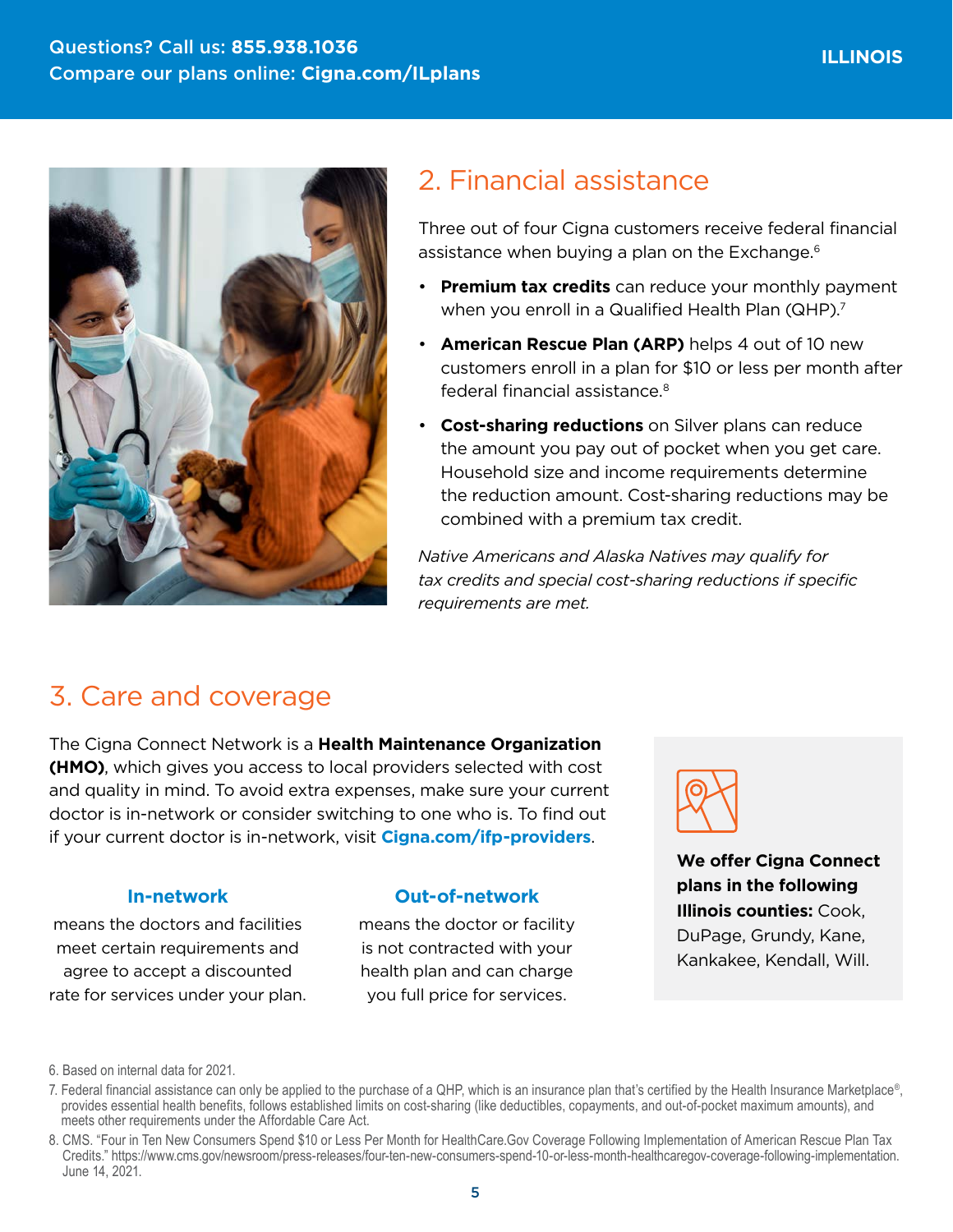

# Frequently asked questions.

#### **Q Does the plan require a Primary Care Provider (PCP)?**

**A** Yes, Cigna Connect plans require a PCP to be a part of your care team. Your PCP provides routine care and acts as your team leader by referring you to in-network care options, which can help save you money. If you don't select one during enrollment, a PCP will be assigned to you. If you prefer a different PCP, you can easily change your PCP after your plan starts.

#### **Q What if I need urgent care but my PCP can't see me?**

**A** If your PCP is not available, you can still access quality care through another in-network PCP, at an in-network urgent care center, at a convenience care clinic or through virtual care. If you have a life-threatening emergency, go to your nearest emergency room (ER).

#### **Q How do I know if my prescriptions are covered?**

**A** You can find a plan-approved prescription drug list at **[Cigna.com/ifp-drug-list](http://Cigna.com/ifp-drug-list)**.



# Find more answers.

We hope you have a better understanding of your health plan options and consider a Cigna Connect plan for 2022. For more information, visit **[Cigna.com/ILplans](http://Cigna.com/ILplans)** or call **855.938.1036**.